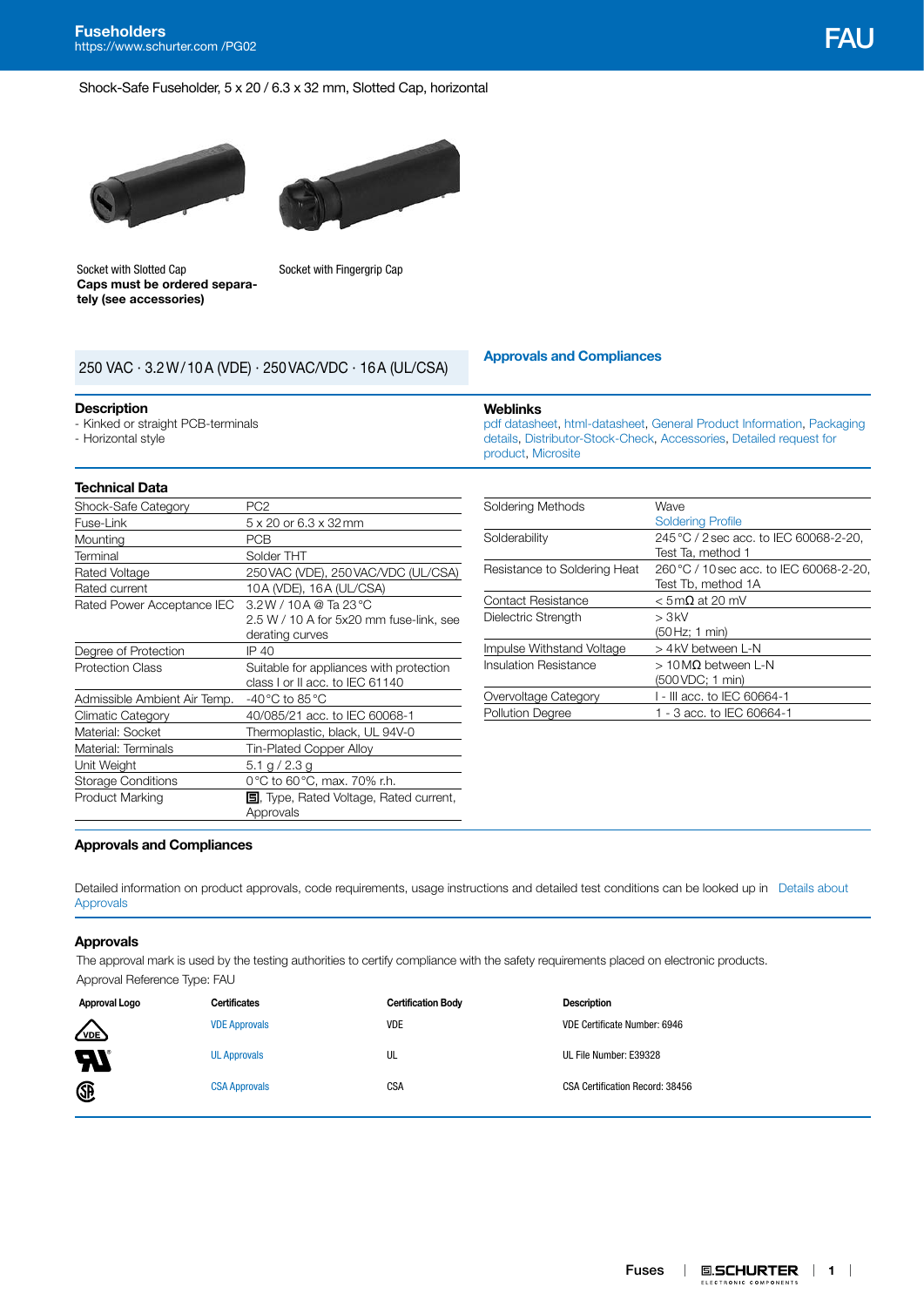| <b>Product standards</b><br>Product standards that are referenced                                                               |                                                                          |                                                                                         |                                                                                                                                                                                                                                 |
|---------------------------------------------------------------------------------------------------------------------------------|--------------------------------------------------------------------------|-----------------------------------------------------------------------------------------|---------------------------------------------------------------------------------------------------------------------------------------------------------------------------------------------------------------------------------|
| Organization                                                                                                                    | Design                                                                   | <b>Standard</b>                                                                         | <b>Description</b>                                                                                                                                                                                                              |
| <b>IEC</b>                                                                                                                      | Designed according to                                                    | IEC 60127-6                                                                             | Miniature fuses. Part 6. Fuse-holders for miniature fuse-links                                                                                                                                                                  |
| ⁄⊍                                                                                                                              | Designed according to                                                    | <b>UL 512</b>                                                                           | <b>Standard for Safety Fuseholders</b>                                                                                                                                                                                          |
|                                                                                                                                 | Designed according to                                                    | CSA C22.2 no. 4248.1                                                                    | Fuseholder general requirements                                                                                                                                                                                                 |
| <b>Application standards</b>                                                                                                    |                                                                          |                                                                                         |                                                                                                                                                                                                                                 |
|                                                                                                                                 | Application standards where the product can be used                      |                                                                                         |                                                                                                                                                                                                                                 |
| Organization                                                                                                                    | Design                                                                   | <b>Standard</b>                                                                         | <b>Description</b>                                                                                                                                                                                                              |
| <b>IEC</b>                                                                                                                      | Designed for applications acc.                                           | <b>IEC/UL 60950</b>                                                                     | IEC 60950-1 includes the basic requirements for the safety of information<br>technologyequipment.                                                                                                                               |
| IEC                                                                                                                             | Designed for applications acc.                                           | IEC 60335-1                                                                             | Safety of electrical appliances for household and similar purposes. Meets<br>the requirements for appliances in unattended use. This includes the en-<br>hanced requirements of glow wire tests acc. to IEC 60695-2-12 and -13. |
| <b>Compliances</b><br>The product complies with following Guide Lines                                                           |                                                                          |                                                                                         |                                                                                                                                                                                                                                 |
| Identification                                                                                                                  | <b>Details</b>                                                           | Initiator                                                                               | <b>Description</b>                                                                                                                                                                                                              |
| $\epsilon$                                                                                                                      | CE declaration of conformity                                             | <b>SCHURTER AG</b>                                                                      | The CE marking declares that the product complies with the applicable<br>requirements laid down in the harmonisation of Community legislation on<br>its affixing in accordance with EU Regulation 765/2008.                     |
| <b>RoHS</b>                                                                                                                     | <b>RoHS</b>                                                              | <b>SCHURTER AG</b>                                                                      | EU Directive RoHS 2011/65/EU                                                                                                                                                                                                    |
| ⊜                                                                                                                               | <b>China RoHS</b>                                                        | <b>SCHURTER AG</b>                                                                      | The law SJ / T 11363-2006 (China RoHS) has been in force since 1 March<br>2007. It is similar to the EU directive RoHS.                                                                                                         |
| <b>REACH</b>                                                                                                                    | <b>REACH</b>                                                             | <b>SCHURTER AG</b>                                                                      | On 1 June 2007, Regulation (EC) No 1907/2006 on the Registration,<br>Evaluation, Authorization and Restriction of Chemicals 1 (abbreviated as<br>"REACH") entered into force.                                                   |
| <b>Dimension [mm]</b>                                                                                                           |                                                                          |                                                                                         | $45 \text{ mm}$                                                                                                                                                                                                                 |
| 45<br>5<br>V)<br>$\frac{11.115}{11.115}$<br>O.<br>O.<br>6.2<br>17.8                                                             | $\frac{12.2}{\pi}$<br>œ<br>$15.24 \pm 0.3$                               | $12.4^{\pm0.2}$<br>6.5<br>35<br>(⊘<br>$\overline{5}$<br>4<br>$\frac{1.05}{\rightarrow}$ | $1.3^{+0.1}_{-0}$<br>$17.8^{\pm0.1}$<br>$15.24^{\pm0.1}$                                                                                                                                                                        |
| Variant 0031.3577                                                                                                               |                                                                          |                                                                                         | Drilling diagram                                                                                                                                                                                                                |
| <b>Derating Curves</b>                                                                                                          |                                                                          |                                                                                         |                                                                                                                                                                                                                                 |
| 5x20 mm                                                                                                                         |                                                                          |                                                                                         | 6.3x32 mm                                                                                                                                                                                                                       |
| 2.5<br>Admissible Power Acceptance in Watt<br>2.0<br>1.5<br>1.0<br>0.5<br>0.0<br>0<br>Ambient Air Temperature T <sub>a</sub> °C | $I = 1.0 In$<br>$I = 0.7 I$<br>$I = \lt \lt I_n$<br>20<br>40<br>60<br>80 | Admissible Power Acceptance in Watt<br>100                                              | 3.2<br>2.5<br>$= 1.0 L$<br>2.0<br>$I = 0.7 I_r$<br>1.5<br>$I = \langle I_n$<br>1.0<br>0.5<br>0.0<br>0<br>20<br>60<br>40<br>80<br>100<br>Ambient air temperature $T_a^{\circ}$ C                                                 |